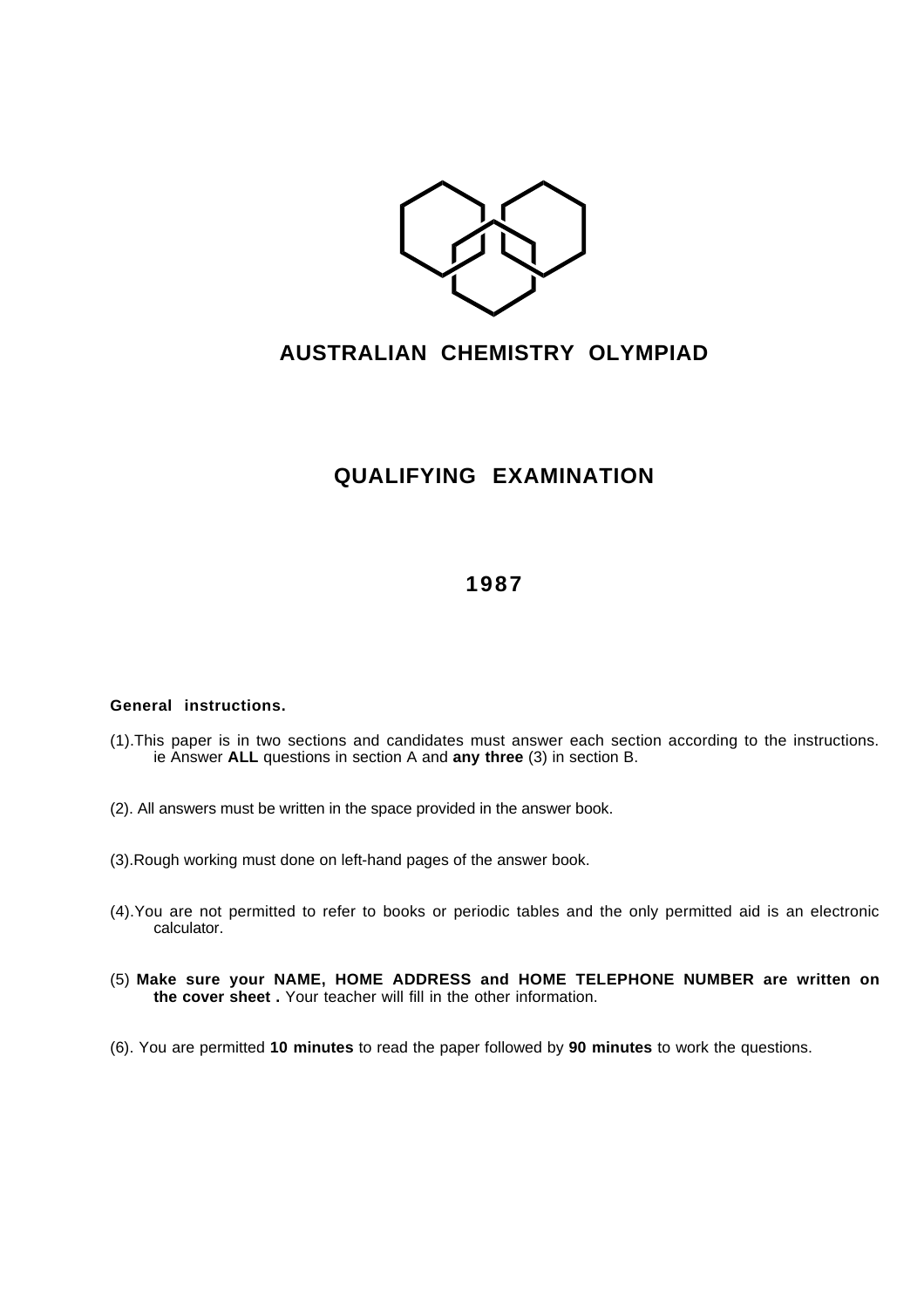- **SECTION A:** It is intended that candidates devote not more than 30 minutes to this section. Answer ALL fifteen (15) questions in this section. One choice only is allowed per question and this should be by clearly ticking  $(\sqrt{})$  the chosen answer box in the answer book. If you make a mistake, correct it clearly so that the examiners can read your answer.
- **Q 1** If the percentage of water of crystallisation in MgSO<sub>4</sub>.xH<sub>2</sub>O is 13%, what is the value of x?
	- **A ,** 1
	- **B ,** 4
	- **C ,** 5
	- **D ,** 7.

[Relative atomic masses H = 1, O = 16, Mg = 24, S = 32.]

**Q 2** Cu<sup>2+</sup> ions react with Fe<sup>2+</sup> ions according to the following reaction.

 $Cu^{2+}$  +  $2Fe^{2+}$   $\Longleftrightarrow$   $Cu$  +  $2Fe^{3+}$ 

At equilibrium, the concentration of  $Cu^{2+}$  ions is not changed by the addition of

- $A, Cu<sup>2+</sup>$
- **B ,** Fe2+
- **C ,** Cu
- $D. \ \text{Fe}^{3+}$

**Q 3** The most common of all drugs, Aspirin, has the following structure;



The functional groups present in Aspirin make it both

- **A ,** a carboxylic acid and an ester
- **B ,** an ester and a ketone
- **C ,** a carboxylic acid and a ketone
- **D ,** a ketone and an alcohol.

**Q 4** A hydrocarbon isolated from petroleum has a molecular formula of C<sub>7</sub>H<sub>14</sub>. Which of the following statements is necessarily true?

- **A ,** the substance is an alkyne
- **B ,** the substance has a branched chain structure
- **C ,** the substance is either an alkene or a monocyclic alkane
- **D ,** the substance is a linear chain alkane.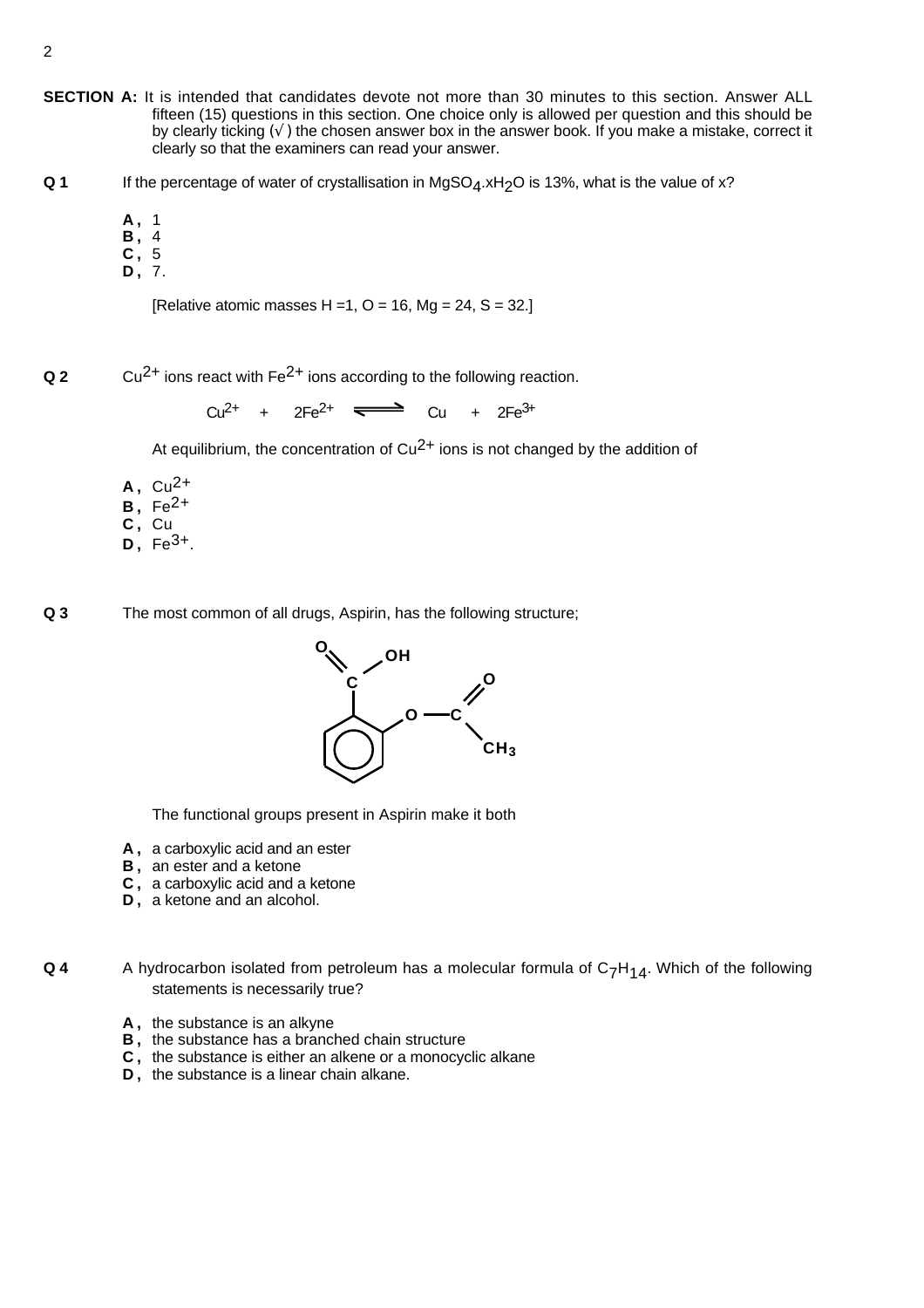- $\alpha$  5 What is the electronic configuration of the ground state of the magnesium cation, Mg<sup>2+</sup>?
	- **A ,** 1s2 2s2 2p6 3s2 **B**,  $s^2 2s^2 2p^6 3s^1$ **C**, 1s<sup>2</sup> 2s<sup>2</sup> 2p<sup>6</sup> **D**,  $1s^2 2s^2 2p^4 3s^2$ .
- **Q 6** When ice melts to form liquid water at 0<sup>o</sup>C, there is a contraction in volume. This is due to
	- **A ,** the molecules contracting in size
	- **B ,** a partial disruption of the hydrogen bonded network of ice on melting
	- **C ,** the absorption of heat during the melting process
	- **D**, the dissolving of air into the water during the melting process.
- **Q 7** Given the overall lay out of the empty periodic table shown below (up to element 54),

answer the following question.

- If X represents an element of atomic number 9 and Y the element of atomic number 20, the compound formed by these elements would be
- **A**, ionic with formula YX<sub>2</sub>
- **B**, covalent with formula YX<sub>2</sub>
- **C ,** ionic with formula YX
- **D ,** covalent with formula YX.
- **Q 8** Manganese ions (Mn<sup>2+</sup>) can be oxidised by persulfate ions (S<sub>2</sub>O<sub>8</sub><sup>2</sup>) according to the two following half- equations.

$$
S_2O_8^{2-} + 2e^- \longrightarrow 2SO_4^{2-}
$$
  
\n
$$
Mn^{2+} + 4H_2O \longrightarrow MnO_4^- + 8H^+ + 5e^-
$$

How many moles of S<sub>2</sub>O $_8^2$  are required to oxidise 1 mole of Mn<sup>2+</sup> ?

- **A ,** 2.5 **B ,** 2.0
- **C ,** i1.0
- **D ,** 0.4.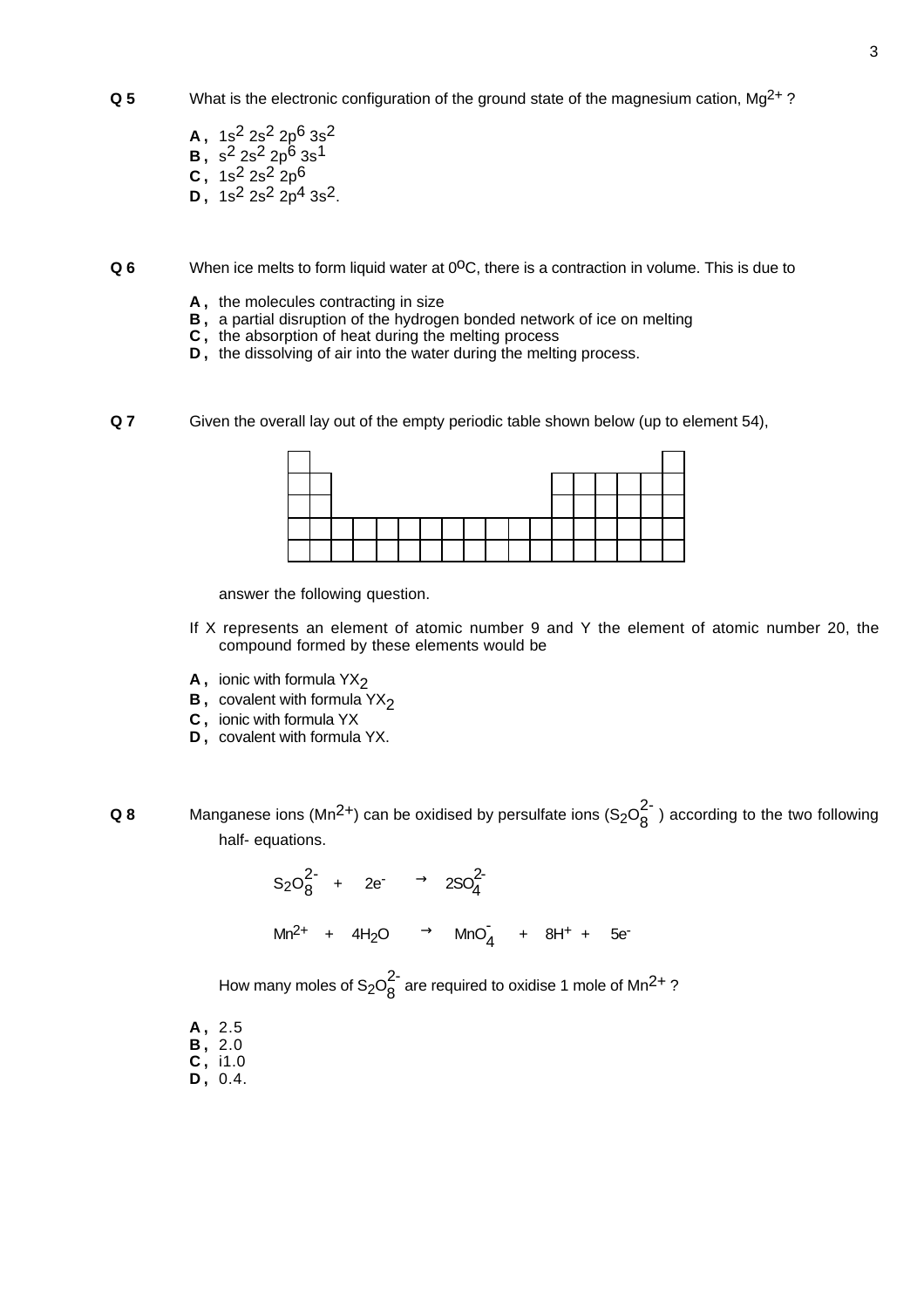**Q 9** The diagram below shows an electrolysis cell which contains 1L of an aqueous 1M copper(II)sulfate solution.



- If 0.4 moles of electrons pass through the cell, the concentration of copper ions after passage of the charge will be,
- **A ,** 0.4 M
- **B ,** 0.8 M
- **C ,** 1.0 M
- **D ,** 1.2 M.
- **Q10** The graphs below represent changes in potential energy during the course of a chemical reaction.



Which one of these graphs would correspond to the reaction represented by the following equation?

CH<sub>4</sub> (g) + O<sub>2</sub> (g)  $\longrightarrow$  CO<sub>2</sub> (g) + 2H<sub>2</sub>O (g)

**A ,** 1 **B ,** 2 **C ,** 3 **D ,** 4.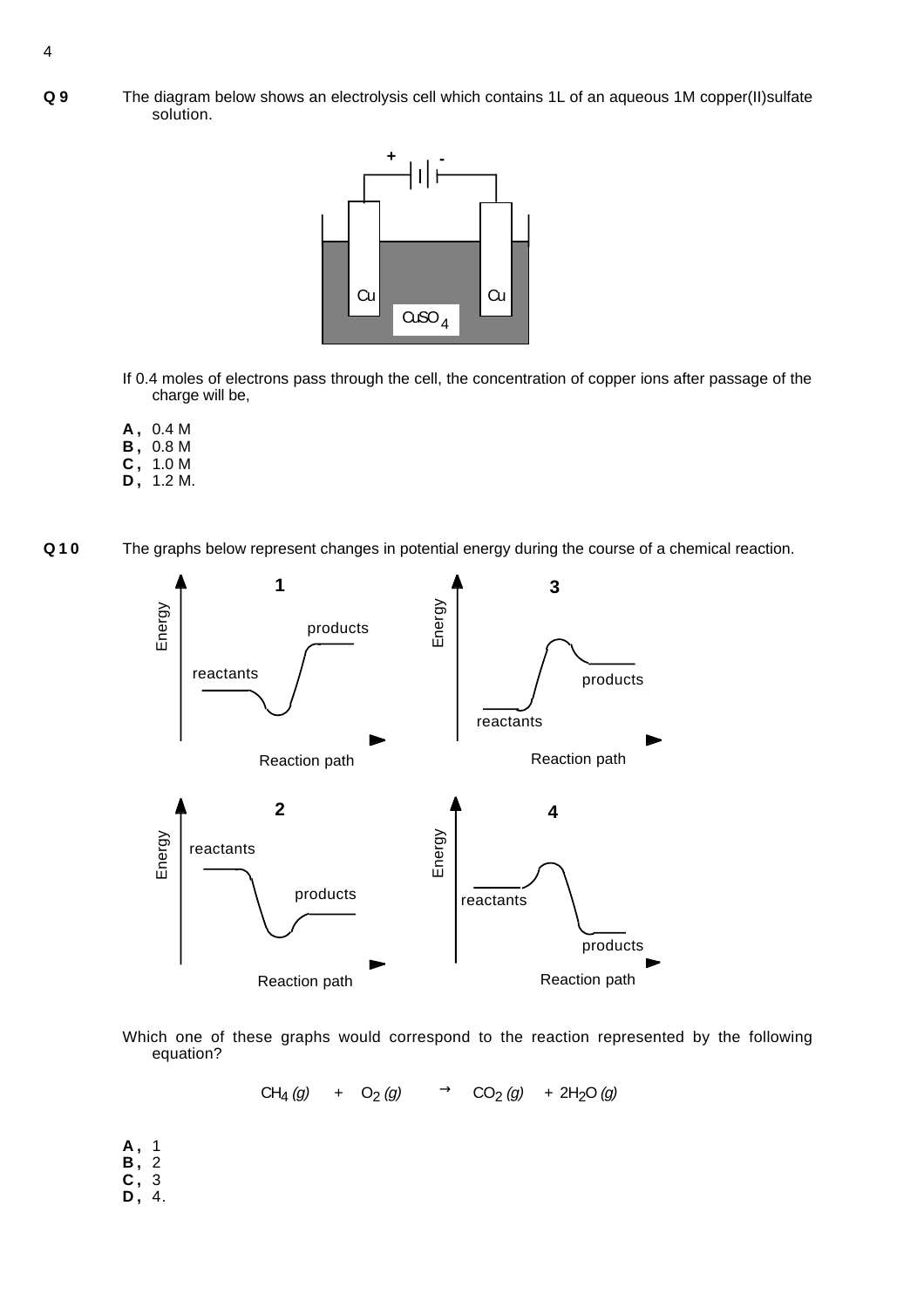

- Hydrogen gas is contained in two vessels connected by a closed stopcock as shown in the diagram. The volumes and pressures are also shown. When the stopcock is opened and the gases allowed to mix at constant temperature, the final pressure will be (neglecting the volume of the tube between the bulbs)
- **A ,** 0.50 atm.
- **B ,** 0.75 atm.
- **C ,** 0.67 atm.
- **D ,** 1.50 atm.
- **Q12** At 5<sup>o</sup>C the equilibrium constant for self dissociation of water into hydroxyl ions and hydrogen ions is 1.82 x 10<sup>-15</sup>. At this temperature pure water has a pH of
	- **A ,** 7.00
	- **B ,** 7.37
	- **C ,** 7.76
	- **D ,** 6.63.
- **Q13** Sulfur dioxide reacts with water to form sulfurous acid (H2SO3) and is called the acid anhydride of that acid.

The anhydrides of sulfuric and nitric acids are:

- A, SO<sub>3</sub> and NO
- **B**, SO<sub>3</sub> and N<sub>2</sub>O<sub>5</sub>
- **C**,  $SO_4^{2-}$  and NO<sub>2</sub>
- **D**, SO<sub>3</sub> and N<sub>2</sub>O<sub>3</sub>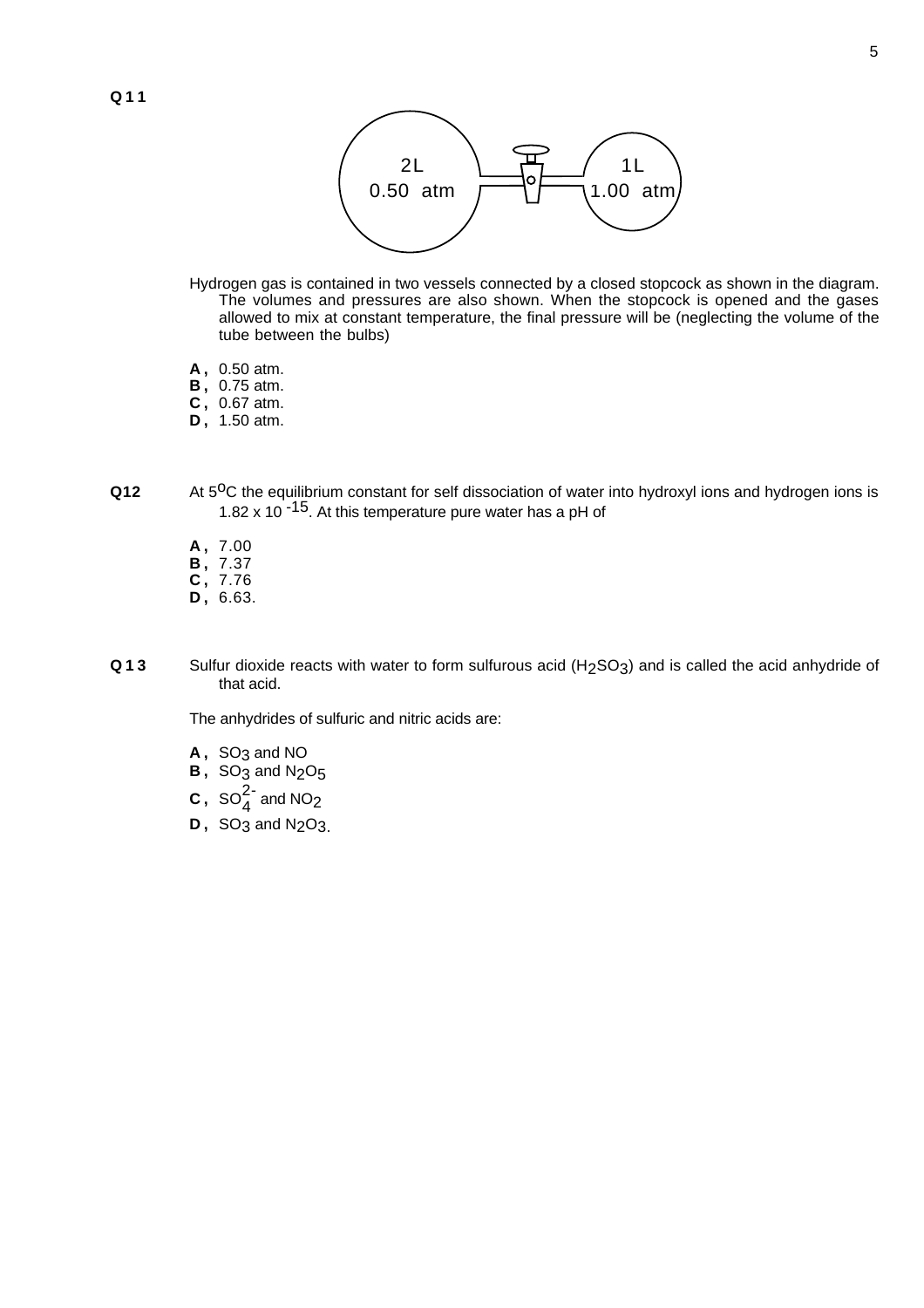

The apparatus shown above can be used to determine the relative molecular mass of a volatile liquid. Firstly the liquid, L, is drawn into a graduated hypodermic syringe from a bottle. L is then introduced into the gas syringe through a self sealing rubber cap and the hypodermic syringe is then removed. The liquid turns into vapour and the volume of vapour produced is recorded. The thermometer reading is also noted. Which of the following liquids could NOT be successfully used in the same way as L in this experiment?

| Liquid                  | Relative<br>molecular mass | Boiling Pt.<br>$^{\circ}$ C) | <b>Density</b><br>$g$ cm-3) |
|-------------------------|----------------------------|------------------------------|-----------------------------|
| A                       | フワ                         | 79                           | 0.80                        |
| B                       | 120                        | 61                           | 1.48                        |
| $\overline{\mathbf{c}}$ | 154                        | 76                           | 1.59                        |
|                         | 92                         | _1 በ                         | 0.86                        |

- **Q15** The elements lead, silicon, germanium, tin and carbon all lie in the same group of the periodic table. Which of the following is true?
	- **A ,** Like carbon, all the elements are non-metals
	- **B ,** Carbon is closer in properties to silicon than tin is to lead
	- **C ,** Tin is closer in properties to lead than carbon is to silicon
	- **D ,** Like tin, all the elements are metals.

Q14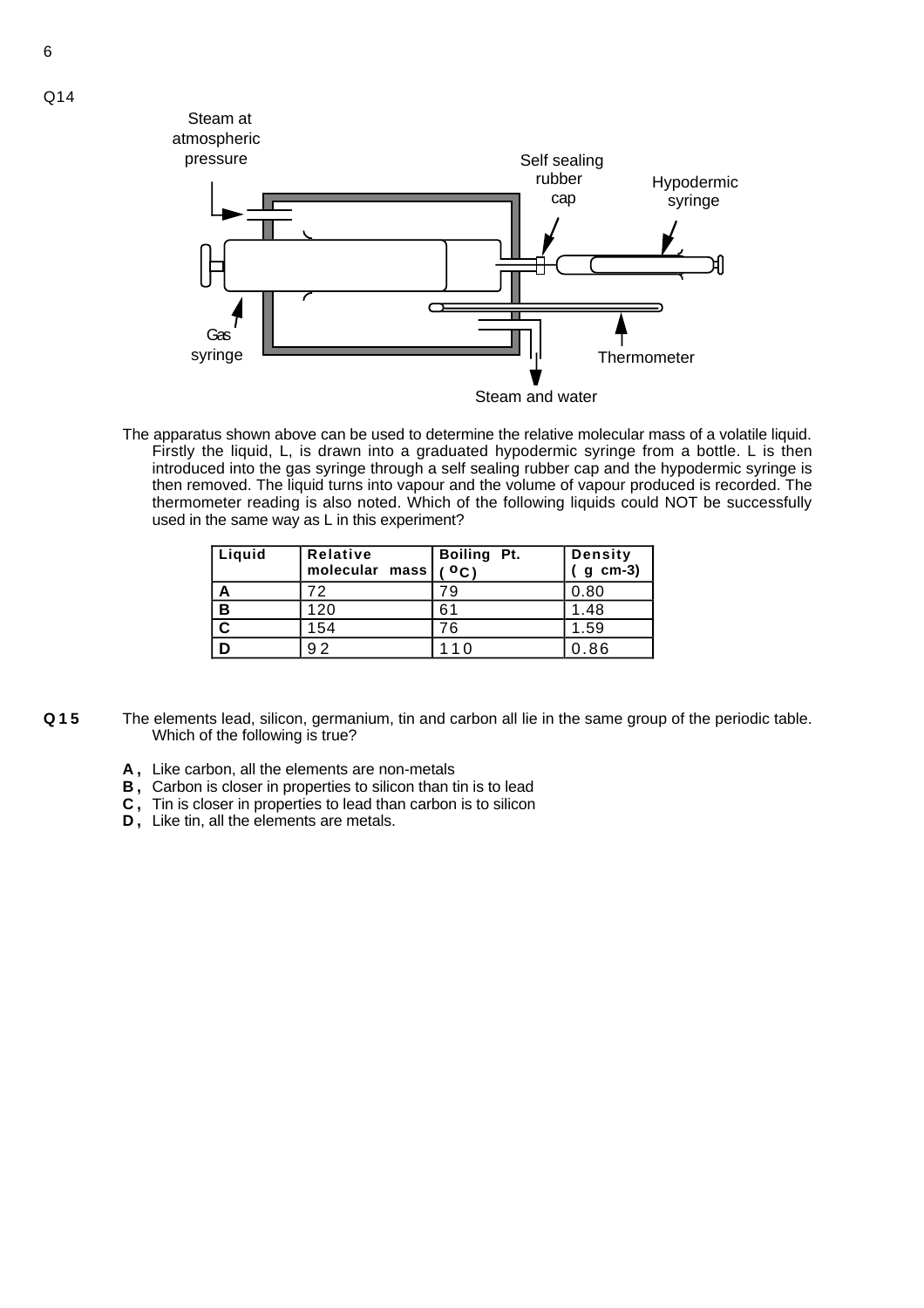- **SECTION B:** Candidates should answer any **three** (3) of the four questions in this section. Be sure that **ALL** relevant working is shown in your answer to numerical questions. You should devote 60 minutes to this section.
- **Q16** (a) A student was given a sample of a colourless solution containing three cations and was asked to identify the cations. The student carried out a series of reactions as shown in the flow chart below:



- (i) From the information above, suggest three cations which could be in the sample and would form the precipitates A, B and C. Give the formula for each precipitate.
- (ii) Give an additional test which would help to confirm the presence of each cation.
- (iii) Name any other cations that would fit the requirements for precipitates A, B, and C.
- (b) A steel sample can be analysed for iron content by dissolving the steel in dilute sulfuric acid to form iron(II) ions.

The acidified solution containing the iron(II) ions is then titrated with potassium dichromate solution from a burette to oxidise the iron(II) ions to iron(III) ions.

- (i) Write a balanced ionic equation to show the reaction of iron with the dilute acid.
- (ii) Write balanced ionic equations to show separately the oxidation and reduction reactions taking place during the titration. Use these two equations to derive a balanced equation to show the overall reaction taking place during the titration.
- (iii) 1.350 g of steel was dissolved in excess dilute sulfuric acid then titrated with 0.20 mol L<sup>-1</sup> potassium dichromate solution. 18.75 mL of the potassium dichromate solution was needed to reach the end-point.
	- 1) Calculate the number of moles of iron(II) ions in the solution (show working).
	- 2) Calculate the percentage by mass of iron in the steel sample (show working).

[Relative atomic mass Fe = 55.85]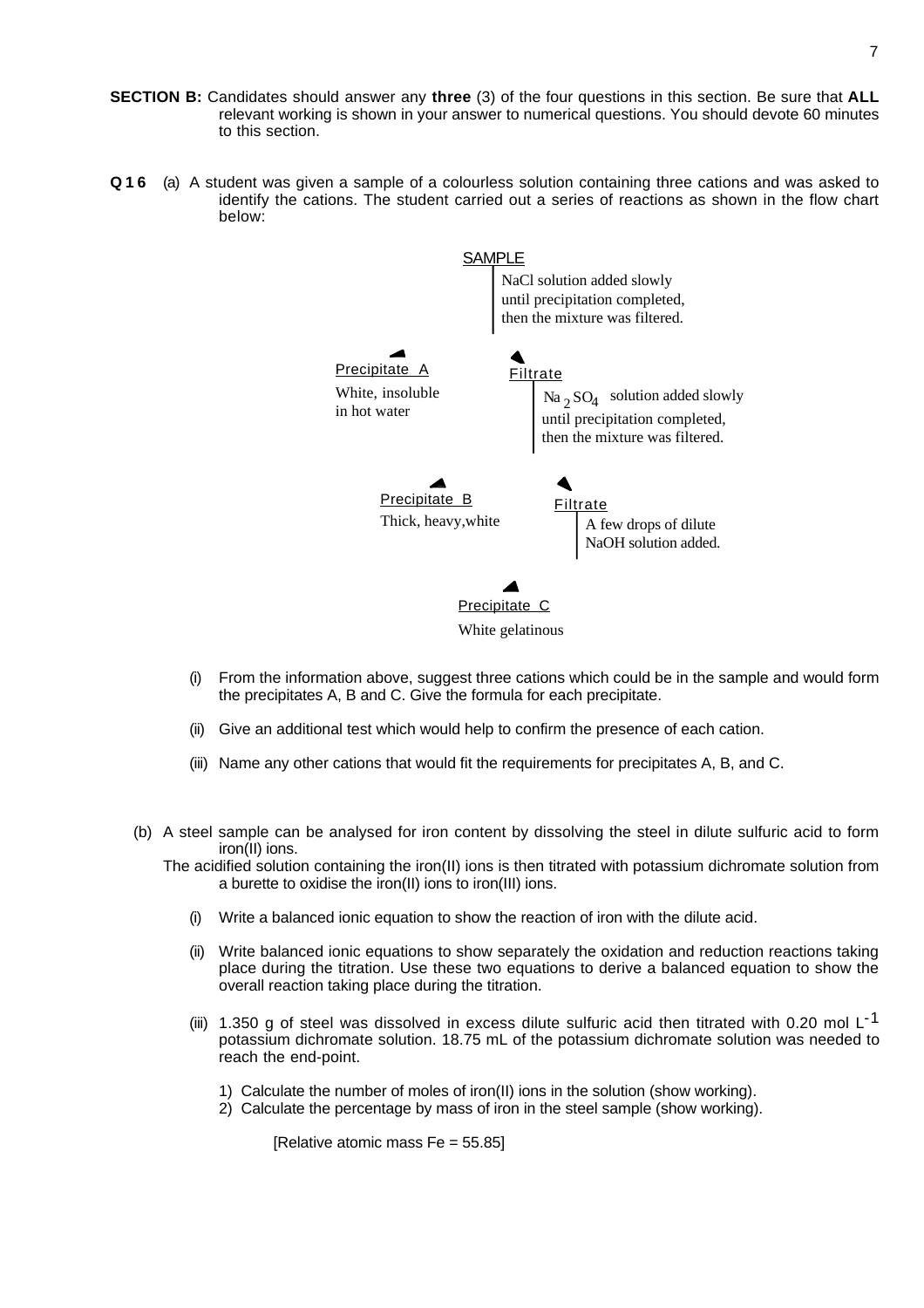- **Q17** Before the days of modern spectroscopic analyses, chemists used to determine the structures of unknown compounds by painstaking experiments, meticulous observation, and careful inference from their results. Care to match wits with one of the "oldies"?
	- An (g)olden-day chemist had a sample of a carefully purified substance which she named *pleh*. Combustion of 2.20 g of *pleh* in air gave 6.914 g of carbon dioxide and 2.828 g of water. The canny chemist (yes, she was Scottish) noted that *pleh* did not react with bromine in the dark but did react with bromine slowly in sunlight with the formation of acrid vapours. By careful work it was shown that 5.60 g of *pleh* reacted with 12.78 g of bromine to give 11.91 g of *bromopleh* isolated as an oily liquid. The evolved acrid vapours dissolved avidly in water to give a strongly acidic solution that required 320.0 mL of 0.250 M aqueous sodium hydroxide to neutralise it. By very careful distillation of bromopleh, our highland chemist was able to separate this oily liquid into three, and only three, different fractions with slightly, but significantly, different boiling points. Aha! That proves it; the compound is clearly *trans-1,2-dimethylcyclopropane.*

Justify this conclusion from the above results! Show all workings and logic.

**IRelative Atomic masses:**  $H = 1$ **,**  $C = 12$ **,**  $O = 16$ **,**  $Br = 79.9$ **].** 



trans - 1,2-dimethylcyclopropane

- **Q18** The formation of metallic iron, sodium and chromium are examples of different oxidation-reduction processes.
	- (a) Name the reducing agents which contribute to the production of iron in the blast furnace and write equations for their participation.
	- (b) The electrowinning of sodium is often accomplished by the Downs Process. Molten sodium chloride is electrolysed between a graphite anode and an iron cathode. Draw a diagram with associated equations to illustrate the essential features of the process and write a sentence or two to explain:
		- (i) Why the salt has to be molten.
		- (ii) Why the anode cannot be iron.
		- (iii) Why aqueous sodium chloride solution cannot be used.
		- (iv) Why is sodium produced by electrochemical reduction rather than by the use of chemical reducing agents similar to those used in the blast furnace?
	- (c) In the Thermite Process chromium metal can be produced by igniting a mixture of chromium(III)oxide and aluminium powder. Write an equation for this process and indicate the oxidising and reducing agents involved.